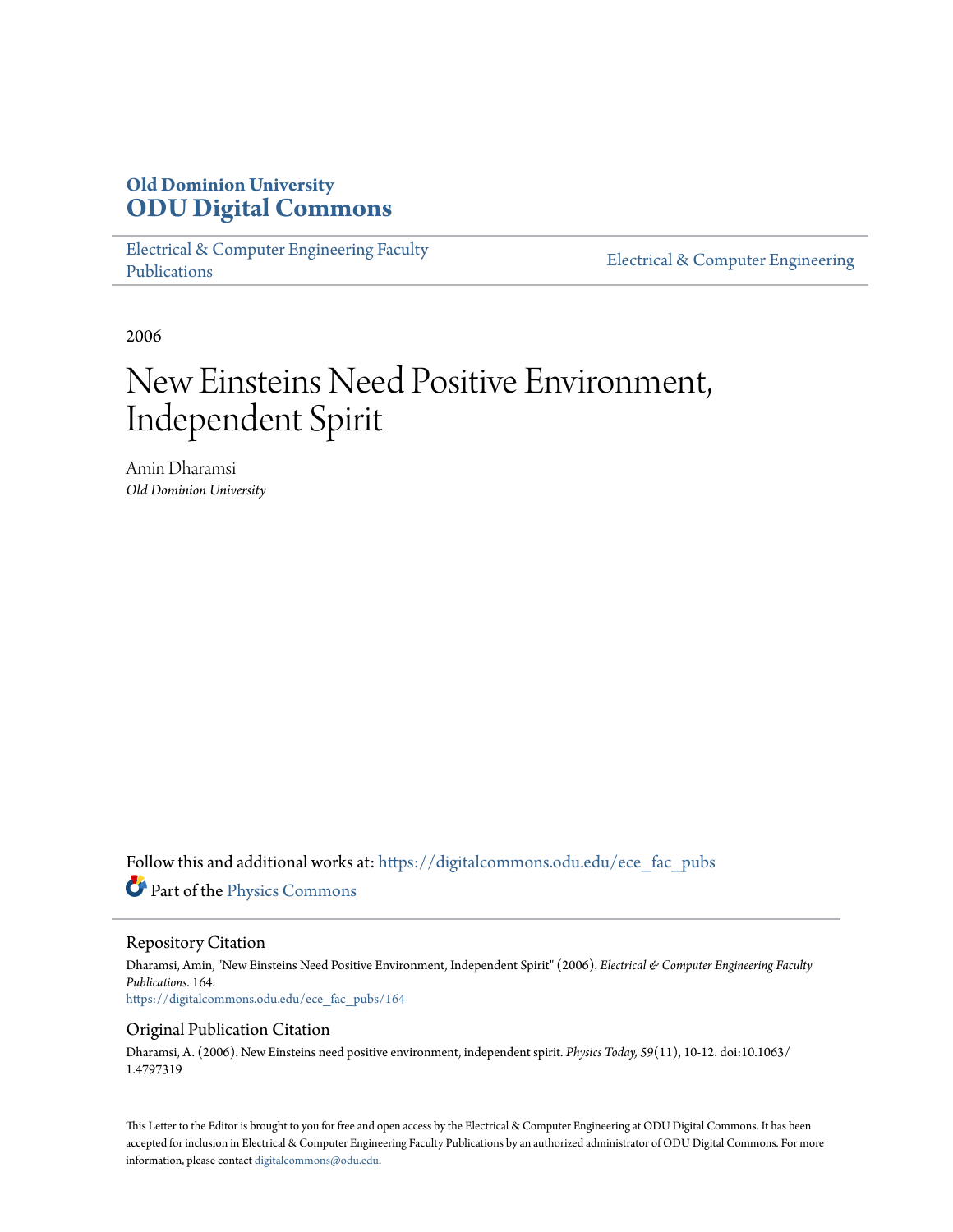letters

## **New Einsteins need positive environment, independent spirit**

**After reading the letters** about Lee Smolin's "Why No 'New Einstein'?" (PHYSICS TODAY, June 2005, page 56; January 2006, page 13), I could not help but relive my undergraduate and graduate experiences at Columbia University from 1968 to 1978. As one of the few black and Hispanic people with a PhD in theoretical physics from that institution, I hope my observations expand the argument about creativity and the perception of it, particularly regarding minorities and how they are perceived by others.

Many academic institutions judge a student's ability solely on the coursework performance. At Columbia, if you were not straight-A material, you were nothing—a candidate for experimental physics, if you were lucky. This expectation of academic perfection sidestepped the fact that one could be both an adequate student and a superb researcher. The nurturing of creative intellects is not based on just acquiring knowledge but also on knowing how to ask questions, being mindful of assumptions, and being flexible to alternative possibilities.

Mentoring—nurturing the young mind, channeling it in a manner most conducive to its natural evolution establishes a much-needed personal connection and interest between the mentor and mentee. There is no greater inspiration than to see how research really gets done, how scientists think and make discoveries. It is important to appreciate that a published paper in no way represents how the knowledge required to write it was obtained, including all the alluring false paths followed in the pursuit. Mentoring, though, is at the mercy of academic and cultural prejudices.

Letters and opinions are encouraged and should be sent to Letters, PHYSICS TODAY, American Center for Physics, One Physics Ellipse, College Park, MD 20740-3842 or by e-mail to ptletter@aip.org (using your surname as "Subject"). Please include your affiliation, mailing address, and daytime phone number. We reserve the right to edit submissions.

Both undergraduate and graduate schools were nightmares for me. I could not understand why some of my peers experienced no problems in being channeled toward the "better" theoretical physics faculty, even though I could not find any convincing intellectual superiority in them. What was the faculty's excuse? Was I perceived as an independent thinker, not a proper fit with their particular research methodology? If so, that perception demonstrates a serious intolerance for creativity.

On one occasion, after working out some results on singular Lagrangians and seeking faculty assistance in getting the work published, I was told, "You will have to do everything yourself." On another occasion, after falling in love with string theory and wanting to pursue it as a thesis topic, I was told that no one at Columbia was working on strings. Imagine my sense of betrayal when, six months later, one faculty member published a paper on strings.

Eventually, I was given a thesis problem of my liking, and I convinced one of my advisers that my approach to it was better than the one laid out for me. Overnight, I went from being an intellectual pariah to a "newly discovered" talent. My professors' sudden interest in me in those last few months would have served me much better had it been demonstrated many years earlier.

Creativity and success in physics demand that one develop the professional social skills to learn not just from papers but from other human beings. Successful intelligent people pick their problems carefully and are unrelenting in finding answers. These characteristics are best developed through human interactions and intervention.

I know that many white students experienced similar problems. They did not deserve the intellectual hazing any more than I did. If academia is seriously interested in fostering more Einsteins, then we should start with Humanity 101 and treat everyone with the understanding that any human mind is a terrible thing to waste.

**Carlos R. Handy** *(handycr@tsu.edu) Texas Southern University Houston, Texas*

**Lee Smolin's piece** "Why No 'New Einstein'?" certainly raised a variety of reactions. I agree with Smolin that scientific progress in physics is hindered by current US hiring and funding practices. A number of the letters published in the January 2006 issue rallied around this idea. However, I was surprised that no one mentioned how those practices become a cycle that squelches creative scientific ideas not only of faculty but also of graduate students.

Many promising physics graduate students I knew were shut out of following their dreams of PhDs in physics, even though they were creative and intelligent problem solvers. Most are no longer working in physics. Could one of those students have been another Einstein? We'll never know.

I have read numerous articles in PHYSICS TODAY about the woes of low undergraduate and graduate enrollment in physics. As Smolin says, the situation is created by physics faculty and by the culture that has developed in physics departments.

The letter from Peter Thejll nearly hit the problem on the head, I believe. He wrote that physics PhD students in Denmark "are generally treated like employees." If you read the obituaries in PHYSICS TODAY, you will notice that many of the older physicists earned their PhDs less than 5 years after their bachelor's degrees. But today's PhD candidates aren't nearly that lucky. They are looking at a sentence of 7 to 10 years as physics graduate students. They are a source of cheap labor, and they need to remain in their advisers' and departments' good graces so they can complete their long-sought-after PhDs. Even if these students are retained, how much creativity has been crushed out of them as they have learned how to play the game of survival in academia? And if they become faculty members, do they perpetuate the cycle for their own survival?

#### **Susan Ramlo**

*(sramlo@uakron.edu) Hudson, Ohio*

**The article** "Why No 'New Einstein'?" and the ensuing letters perhaps raise a